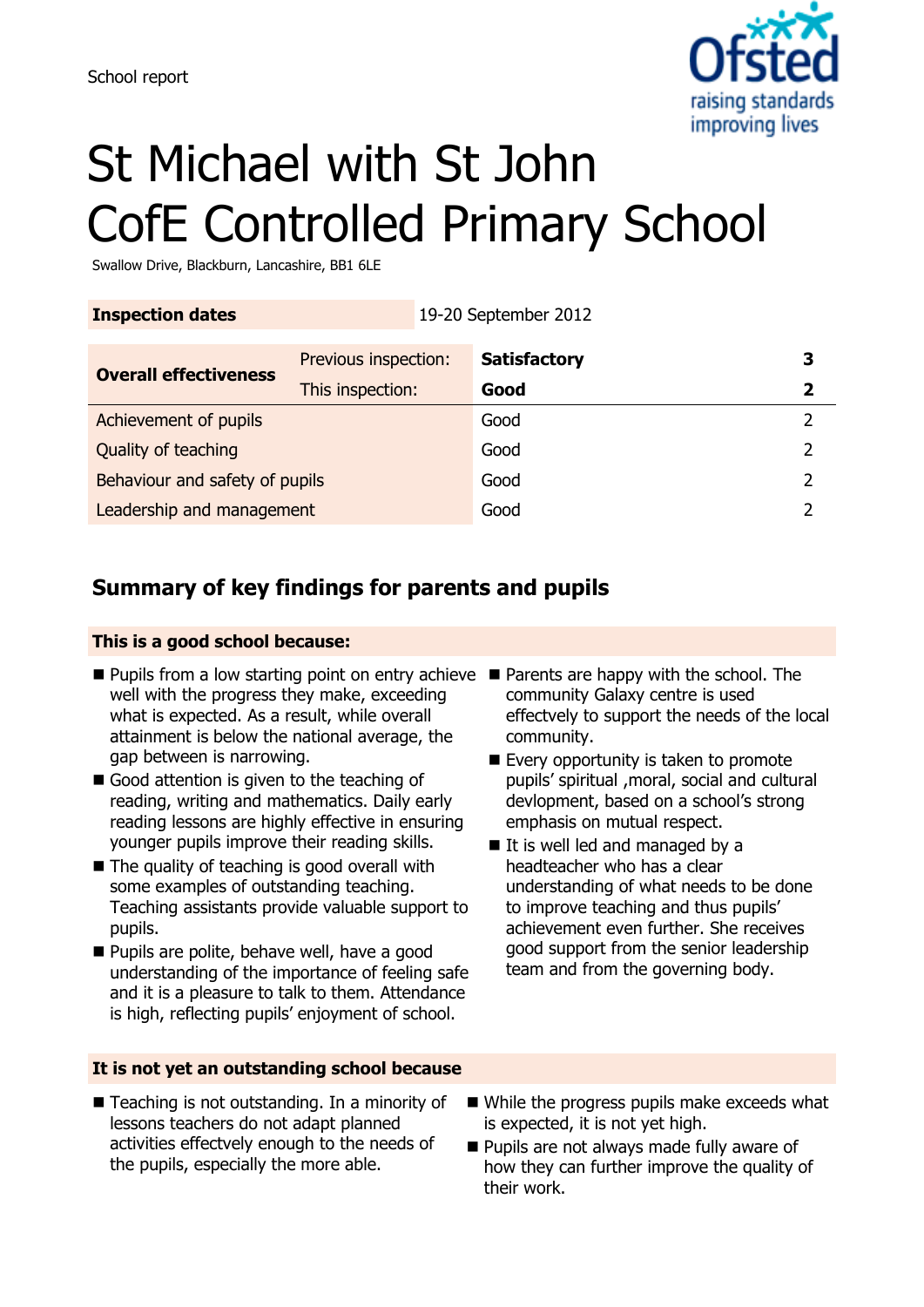### **Information about this inspection**

- Inspectors observed 22 lessons of which two were joint observations with senior staff. Additional short visits to lessons were undertaken to look at how well pupils behave and at other aspects of school life.
- Meetings were held with three groups of pupils chosen at random, members of the governing body, senior staff and parents. A discussion was held with a representaive of the local authority.
- **Inspectors heard pupils read.**
- **Pupils' current work and work from the previous year were scrutinised.**
- Full account was taken of information available from the school's tracking sytems of pupils' progress.
- Inspectors took account of 4 responses to the online questionnare [Parent View].

### **Inspection team**

| Geoffrey Yates, Lead inspector | Additional inspector        |
|--------------------------------|-----------------------------|
| Elisabeth Fenwick              | <b>Additional inspector</b> |
| <b>Elaine Maloney</b>          | <b>Additional inspector</b> |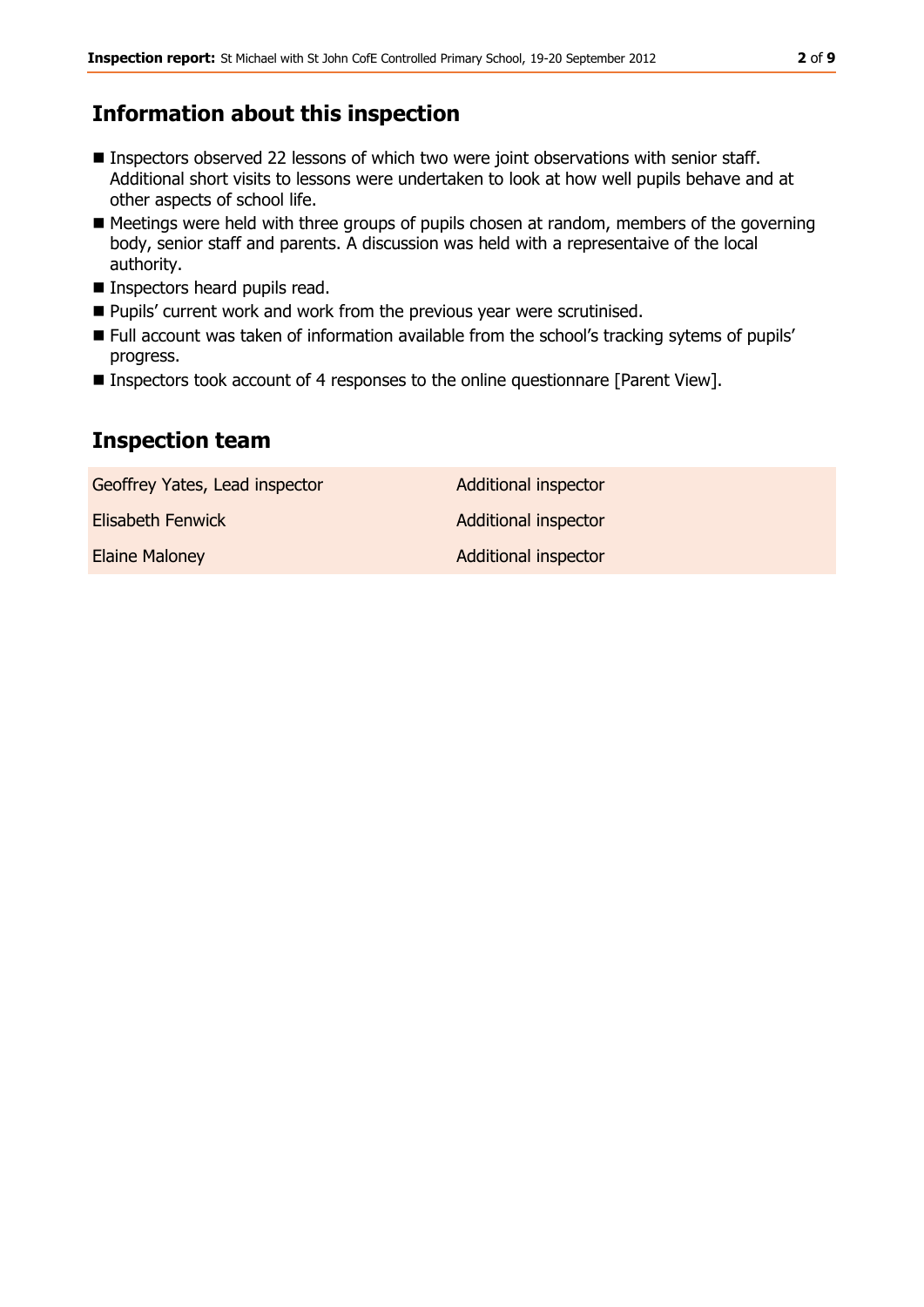## **Full report**

## **Information about this school**

- The school is larger than the average-sized primary school.
- The proportion of pupils supported through school action is above average.
- The proportion of pupils supported at school action plus or with a statement of special educational needs is broadly average.
- The percentage of pupils eligible for the pupil premium is in line with national figures.
- **The proportions of pupils from minority ethnic groups and whose first language is not English** are well above average.
- $\blacksquare$  The school meets the current government floor standards, which set the minimum expectations for learning and progress.
- The school has achieved many awards including Eco status.

## **What does the school need to do to improve further?**

- In order to accelerate the rate of pupils' progress even further, raise the quality of teaching from good to outstanding by:
	- ensuring teachers make effective use of information gathered during lessons and from pupils' tracking information to provide consistently challenging work for pupils, especially the more able
	- $-$  making better use of marking
	- ensuring the work done in sharing outstanding practice has sufficient impact.
- **Ensure pupils have a better understanding of what they need to do to improve the quality of** their work even further.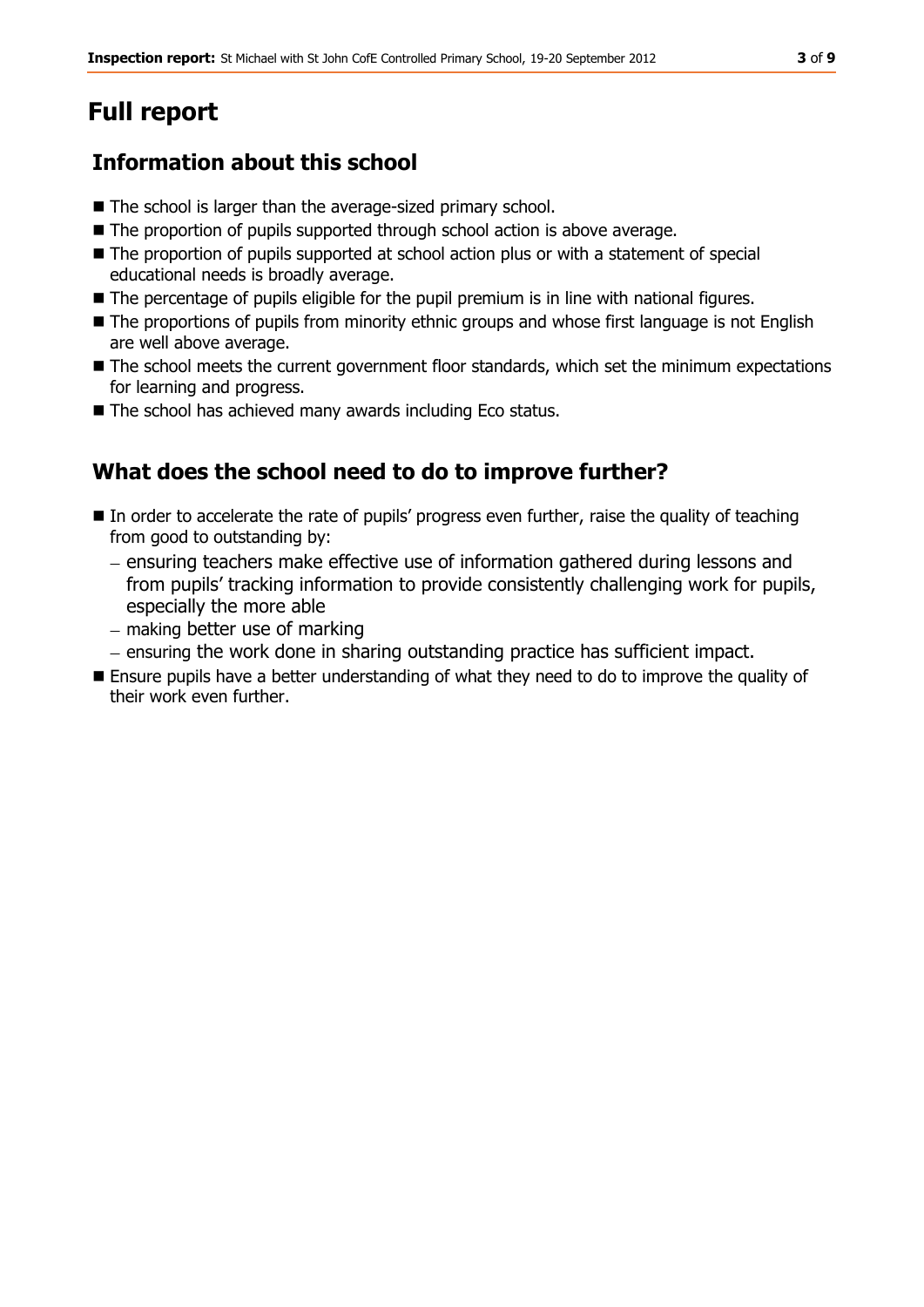## **Inspection judgements**

#### **The achievement of pupils is good** is good

- **Pupils are proud of their school and enjoy what they are asked to do. As such the climate for** learning is of a good quality. For example, a well-planned library rota allows pupils to read for pleasure at lunchtimes, rather than go outside. Many pupils take advantage of this facility because they enjoy reading.
- Children enter the Nursery with skills that are well below those expected for their age, especially in communication. Good teaching and well-planned activities across the Early Years Foundation Stage ensure that children achieve well. However, the quality of resource provision outside does not match the very good quality in classrooms.
- Despite making good progress, pupils enter Year 1 with skills below those expected, with some variation from year to year.
- In Years 1- 6 achievement continues to be good as a result of good teaching overall. The school has improved assessment systems and the information gathered is beginning to be used well by staff; its use is better in some classes than in others, to ensure all groups of pupils, including Indian and Pakistani pupils at an early stage of learning English, make good progress.
- **Pupils known to be eligible for pupil premium funding make good progress.**
- Almost a third of the 2011-12 Year 6 cohort of pupils made better than expected progress in reading, writing and mathematics but overall attainment, while showing signs of improvement, was below average.
- Pupils are making good progress in developing their early reading skills because of a wellplanned programme of early reading activities.
- Well-planned support for disabled pupils and those with special educational needs is effective in making sure these groups of pupils make good progress.
- Inspection evidence and the school's own data demonstrate that a higher proportion of pupils are showing the potential to attain or exceed the expected National Curriculum levels this year.
- Pupils are keen to talk about their work and take a real pride in what they do. However, in some classes they do not have a good understanding of what they can do to improve their own work further. Where comments are made in marking some teachers do not make sure pupils take full notice of the comments made.

#### **The quality of teaching** is good

- Teaching across the school has a positive impact on pupils' learning because it is of a good quality, with some teaching which is outstanding. Classes are managed well, teachers have good subject knowledge, relationships are of a high quality and the pace of lessons is good overall.
- $\blacksquare$  The good quality of teaching contributes to pupils' good behaviour and very positive attitudes to learning. Classrooms are welcoming and interesting and support learning well.
- Teachers take the opportunity to thread the promotion of pupils' spiritual, moral, social and cultural development into the curriculum. For example, a focus on pupils' understanding the meaning of compassion is very apparent throughout the school.
- A highly-skilled team of staff in the Early Years Foundation Stage ensure children make good progress.
- Teaching assistants carry out their duties effectively. They are well deployed, with strong support given to disabled pupils and those with special educational needs and to those at an early stage of learning English.
- Where teaching is outstanding, teachers use the knowledge they gain from assessment to adjust their questioning and set new tasks well, especially for the more able. Time to consolidate learning is provided or the level of challenge is increased. For example, in an outstanding lesson observed, Year 2 pupils were given a picture and asked to write descriptive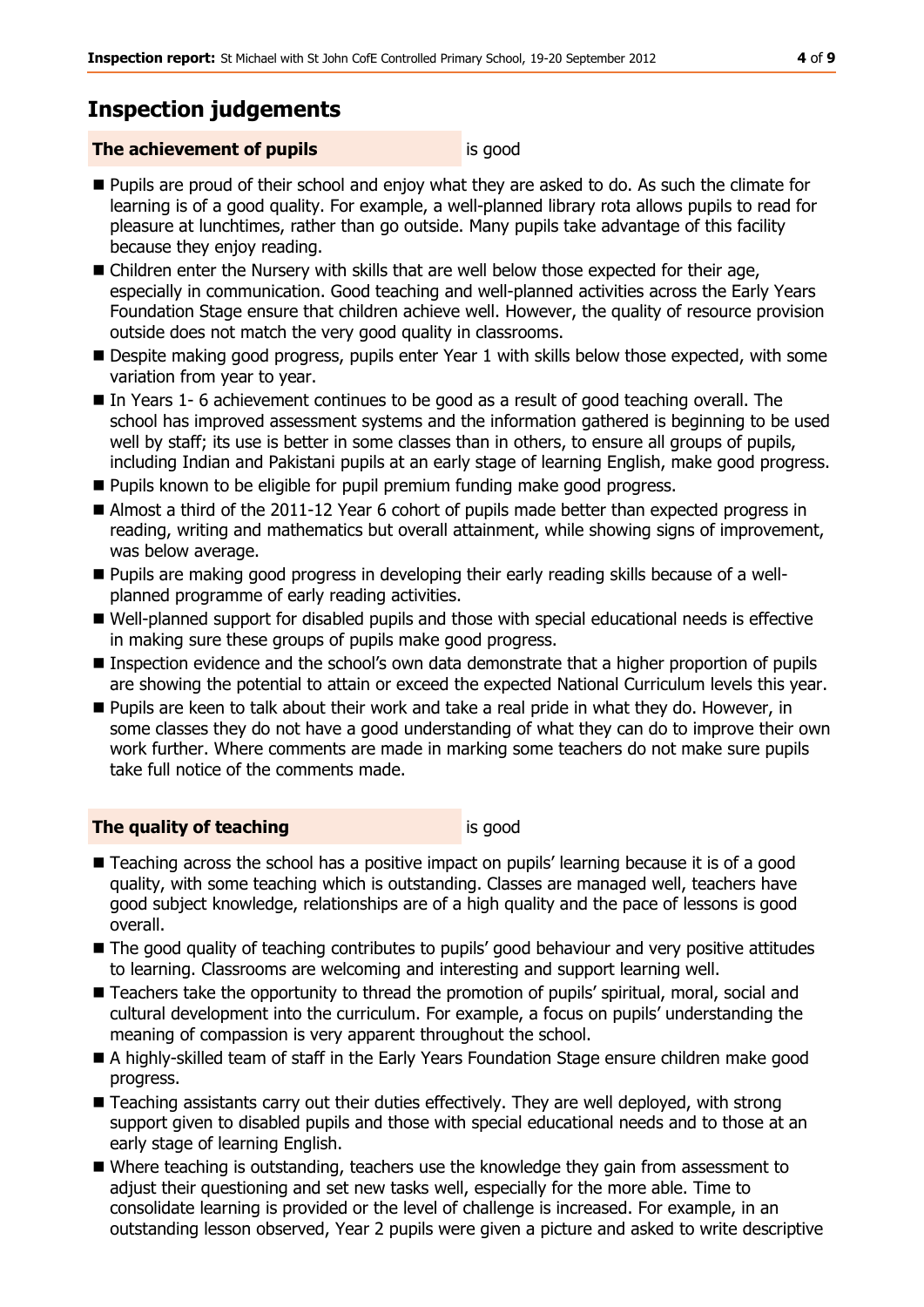sentences, using correct punctuation to describe what they saw. One pupil's writing included the sentence, 'A bird is blowing the big, bad wolf away'.

- Where teaching is not as strong, questioning is not used well, with teachers not adjusting lesson content to match pupils' needs, if this required, especially for more-able pupils.
- Teachers sometimes miss opportunities when marking pupils' work to provide them with comments about how they might improve on their previous best.
- The curriculum is of a good quality with a strong focus on developing pupils' basic skills. Teachers are also using topic work well in enabling pupils to use these skills in other subjects.
- There are examples of outstanding teaching across the school but the work that has been done with regard to sharing this with all members of staff has yet to have sufficient impact.

#### **The behaviour and safety of pupils** are good

- From a good start in the Nursery, pupils develop good social skills and very positive attitudes to learning as shown by their attendance, which is high when compared with national data.
- **Pupils are well behaved because they understand what is required and respond well to the** school's ethos of mutual respect: they understand the importance of caring for others.
- **Pupils respond well to the many and varied opportunities the school provides for them to take** responsibility. The school even has lead monitors to monitor what other monitors are doing. For example, a lead monitor, when asked what would she do if another pupil monitor was not carrying out his/her duties well enough, said, 'I would fire them!'
- Pupils say they feel very safe in school and understand the potential dangers of the internet.
- Pupils have a good understanding of all forms of bullying, including bullying based on prejudice, and say it is not tolerated in school. They say that if they have a worry there is someone to turn to who will help. In addition, pupils show a great concern for others less fortunate than themselves.

#### **The leadership and management** are good

- **Strong leadership and management by the headteacher have ensured the school has improved** since the previous inspection. Good support is provided by the senior staff and by the school's business manager.
- The school has recently improved the way it tracks the progress pupils make, with action taken to provide additional support where needed. For example, reading was identified as a priority because some pupils were not making expected progress. Effective steps have now been taken to address this issue.
- The school provides a very safe environment with the safety of pupils and staff paramount.
- The school's own self evaluation is accurate and the school's development plan has a clear focus on continuous improvement. Members of the senior leadership team carry out their duties well and have a good understanding of the school's strengths and areas for development.
- A key aspect of the school's success is a well-planned programme, including the involvement of senior staff, to evaluate and improve the quality of teaching and learning across the school. Effective action is taken to address any weaknesses.
- The curriculum is well organised and an extensive range of extra-curricular activities is available and much appreciated by the pupils.
- The school's performance management arrangements are highly effective and members of staff spoken to during the inspection were very appreciative of the support they receive.
- **Parents are very supportive of the school. Parents and pupils spoken to during the inspection** confirm the inspection team's judgement that equality of opportunity is promoted well and all forms of discrimination are not tolerated. Good-quality relations are at the heart of the school.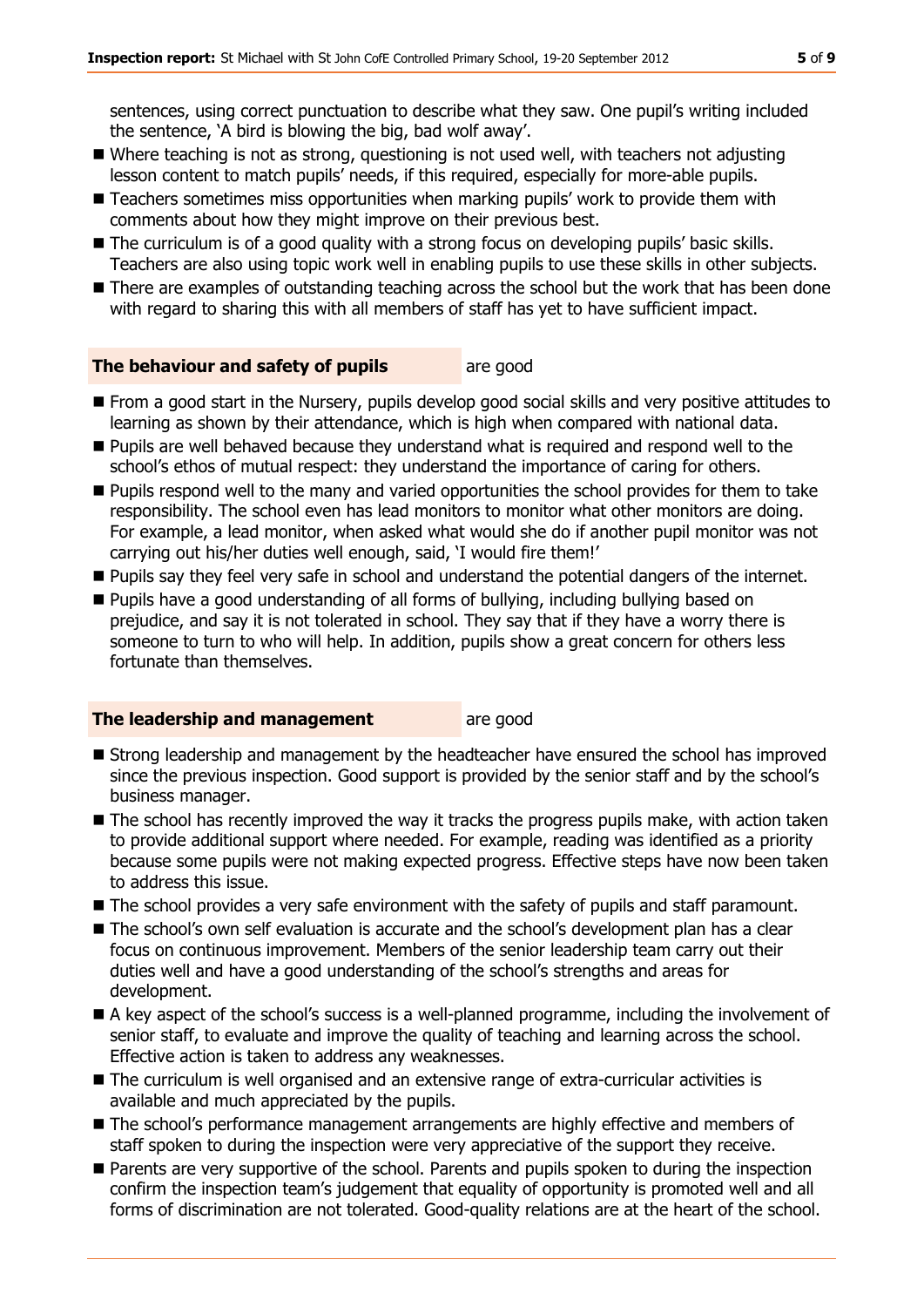- The local authority provides appropriate and effective support and challenge to this good school.
- The governance of the school:
	- This is of good quality; all legal requirements are met.
	- Members of the governing body have a good understanding of the school's strengths and areas for development; they hold the school to account with rigour.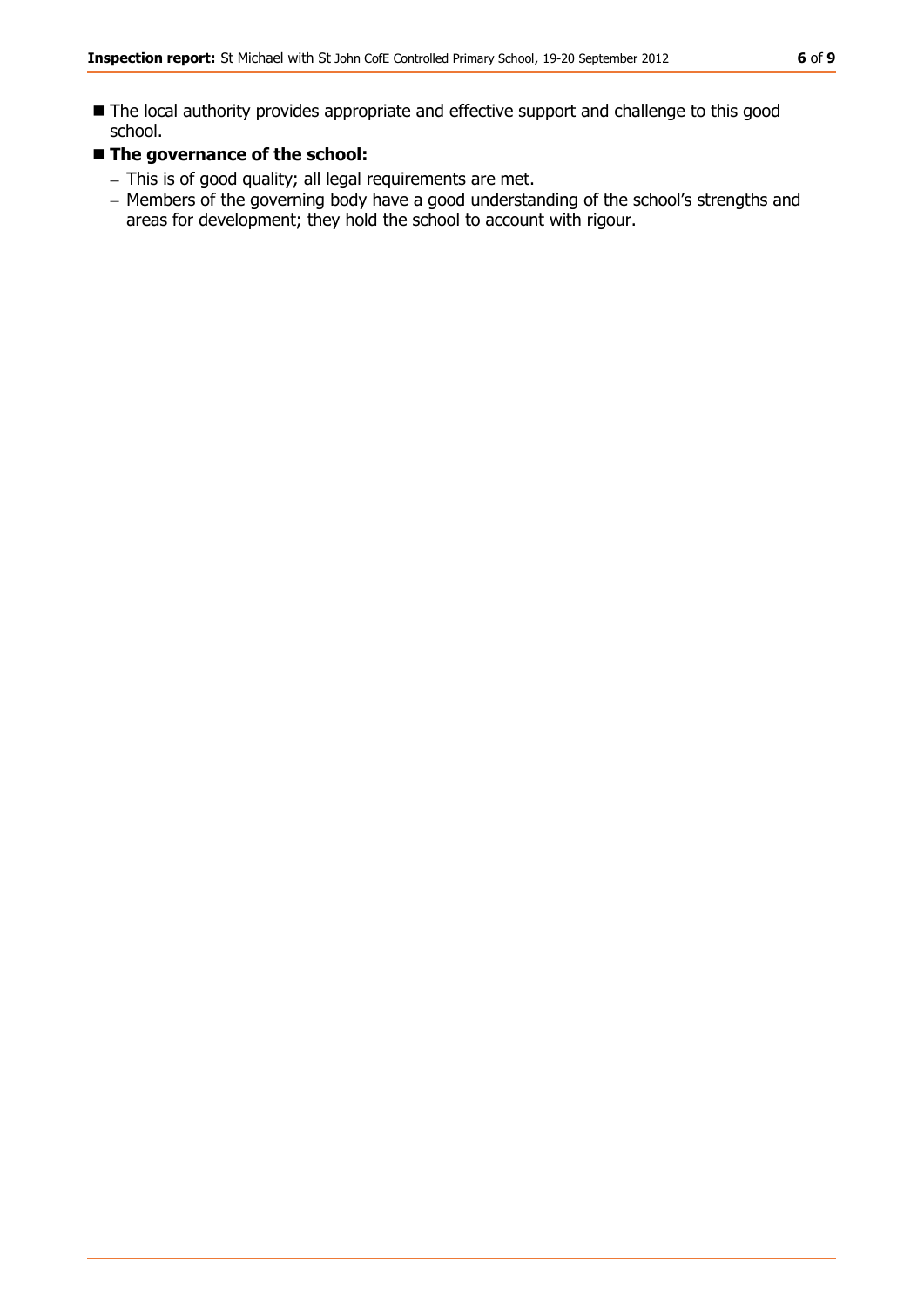## **What inspection judgements mean**

| <b>School</b> |                                |                                                                                                                                                                                                                                                                                                                                                                         |
|---------------|--------------------------------|-------------------------------------------------------------------------------------------------------------------------------------------------------------------------------------------------------------------------------------------------------------------------------------------------------------------------------------------------------------------------|
| Grade         | <b>Judgement</b>               | <b>Description</b>                                                                                                                                                                                                                                                                                                                                                      |
| Grade 1       | Outstanding                    | An outstanding school is highly effective in delivering outcomes<br>that provide exceptionally well for all its pupils' needs. This<br>ensures that pupils are very well equipped for the next stage of<br>their education, training or employment.                                                                                                                     |
| Grade 2       | Good                           | A good school is effective in delivering outcomes that provide<br>well for all its pupils' needs. Pupils are well prepared for the next<br>stage of their education, training or employment.                                                                                                                                                                            |
| Grade 3       | Requires<br><i>improvement</i> | A school that requires improvement is not yet a good school, but it<br>is not inadequate. This school will receive a full inspection within<br>24 months from the date of this inspection.                                                                                                                                                                              |
| Grade 4       | Inadequate                     | A school that has serious weaknesses is inadequate overall and<br>requires significant improvement but leadership and management<br>are judged to be Grade 3 or better. This school will receive<br>regular monitoring by Ofsted inspectors.                                                                                                                            |
|               |                                | A school that requires special measures is one where the school<br>is failing to give its pupils an acceptable standard of education<br>and the school's leaders, managers or governors have not<br>demonstrated that they have the capacity to secure the<br>necessary improvement in the school. This school will receive<br>regular monitoring by Ofsted inspectors. |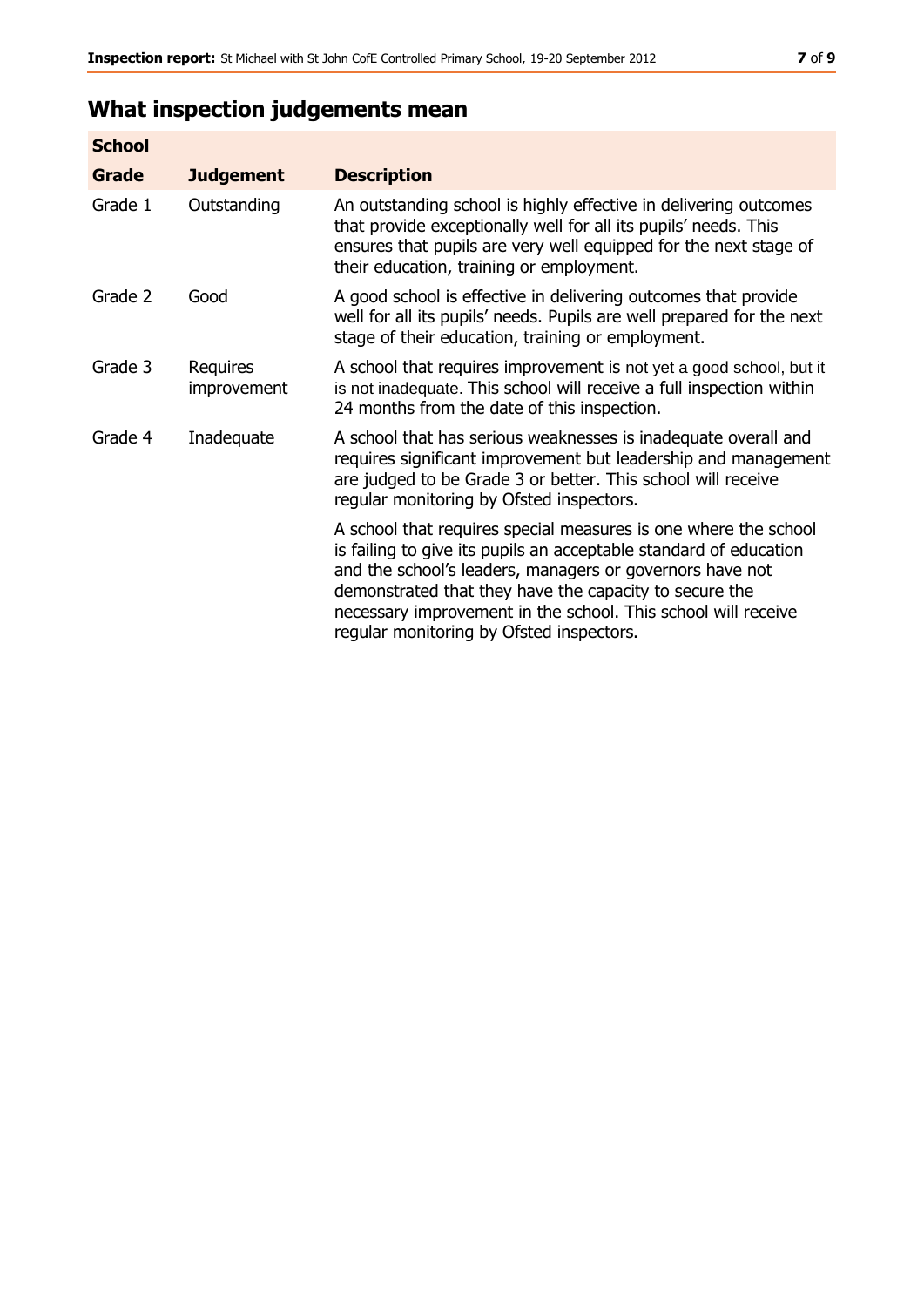## **School details**

| Unique reference number  | 119356                |
|--------------------------|-----------------------|
| <b>Local authority</b>   | Blackburn with Darwen |
| <b>Inspection number</b> | 405854                |

This inspection of the school was carried out under section 5 of the Education Act 2005.

| <b>Type of school</b>               | Primary               |
|-------------------------------------|-----------------------|
| <b>School category</b>              | Voluntary controlled  |
| Age range of pupils                 | $3 - 11$              |
| <b>Gender of pupils</b>             | Mixed                 |
| Number of pupils on the school roll | 470                   |
| <b>Appropriate authority</b>        | The governing body    |
| <b>Acting Chair</b>                 | Michael Poultney      |
| <b>Headteacher</b>                  | Sarah Murphy          |
| Date of previous school inspection  | 18 January 2011       |
| <b>Telephone number</b>             | 01254 665190          |
| <b>Fax number</b>                   | 01254 268731          |
| <b>Email address</b>                | smsj@blackburn.gov.uk |